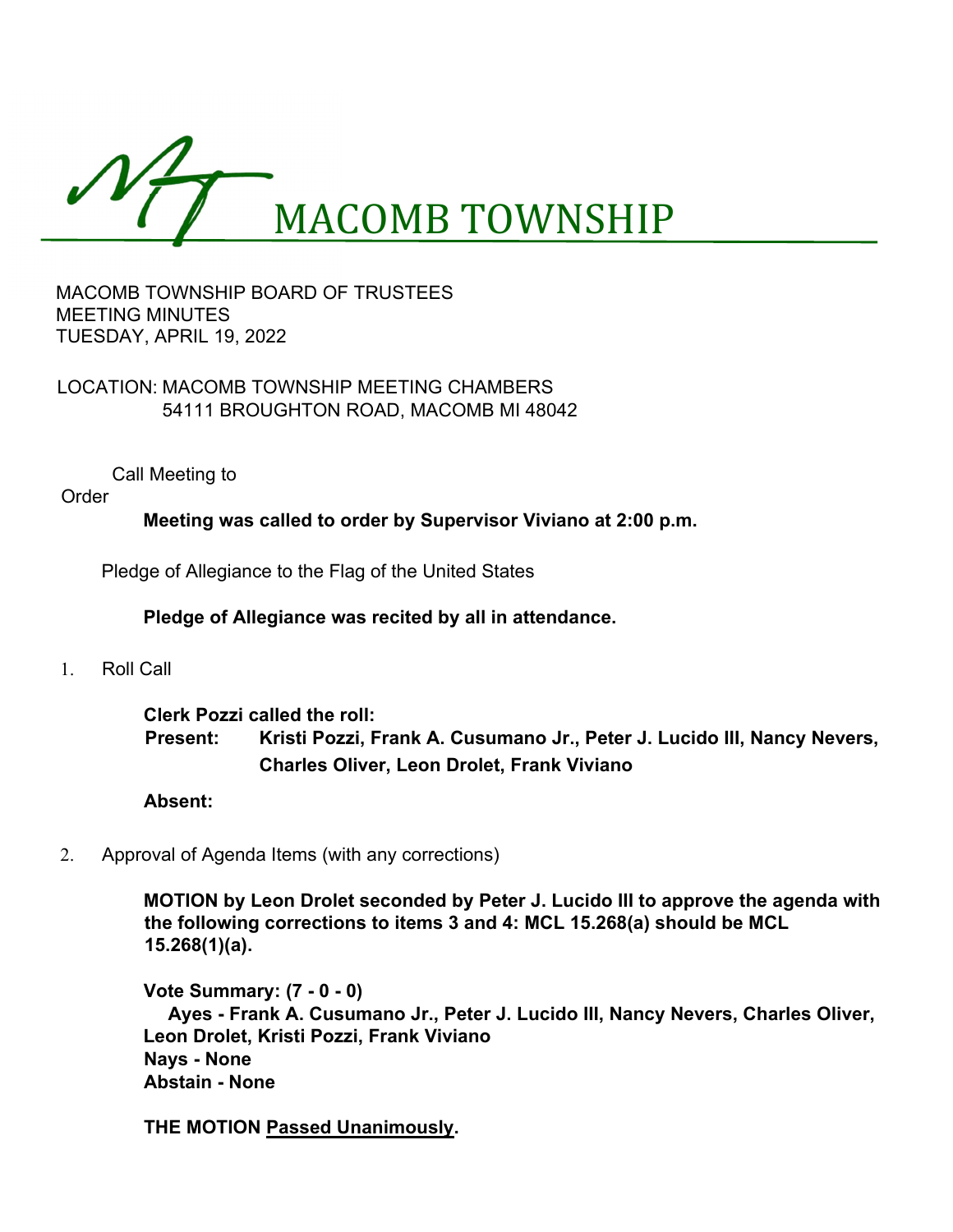# **PUBLIC COMMENTS, AGENDA AND NON-AGENDA ITEMS - (3 MINUTE TIME LIMIT)**

There were no public comments.

### **CLOSED SESSION**

Dan Kelly, Labor Counsel for Macomb Township indicated the collective bargaining agreement stipulates the union may only have one executive board member present at a disciplinary meeting. The Township agrees to waive that requirement and allow the Union to have two executive board members at today's meeting and the Union agreed verbally. Representing the Union were Attorney Brandon Canfield, President Ryan Gierman and Treasurer Vince Pozzuoli.

Supervisor Viviano verbally confirmed with employees Huck and Nowak and their Union representation that both are requesting the disciplinary matter be conducted in a closed session of the Board of Trustees.

3. Employee disciplinary matter - Closed Session per MCL 15.268 (1)(a)

**MOTION by Leon Drolet seconded by Peter J. Lucido III to enter into closed session at the request of Robert Huck and in accordance with MCL 15.268 (1)(a) for the purpose of considering disciplinary action.** 

**Roll Call Vote Summary: (7 - 0 - 0) Ayes - Leon Drolet, Peter J. Lucido III, Frank A. Cusumano Jr., Nancy Nevers, Charles Oliver, Kristi Pozzi, Frank Viviano Nays - None Abstain - None** 

**THE MOTION Passed Unanimously.**

**MOTION by Leon Drolet seconded by Peter J. Lucido III to enter into closed session at the request of Lieutenant David Nowak and in accordance with MCL 15.268 (1)(a) for the purpose of considering disciplinary action.** 

**Roll Call Vote Summary: (7 - 0 - 0) Ayes - Leon Drolet, Peter J. Lucido III, Frank A. Cusumano Jr., Nancy Nevers, Charles Oliver, Kristi Pozzi, Frank Viviano Nays - None Abstain - None**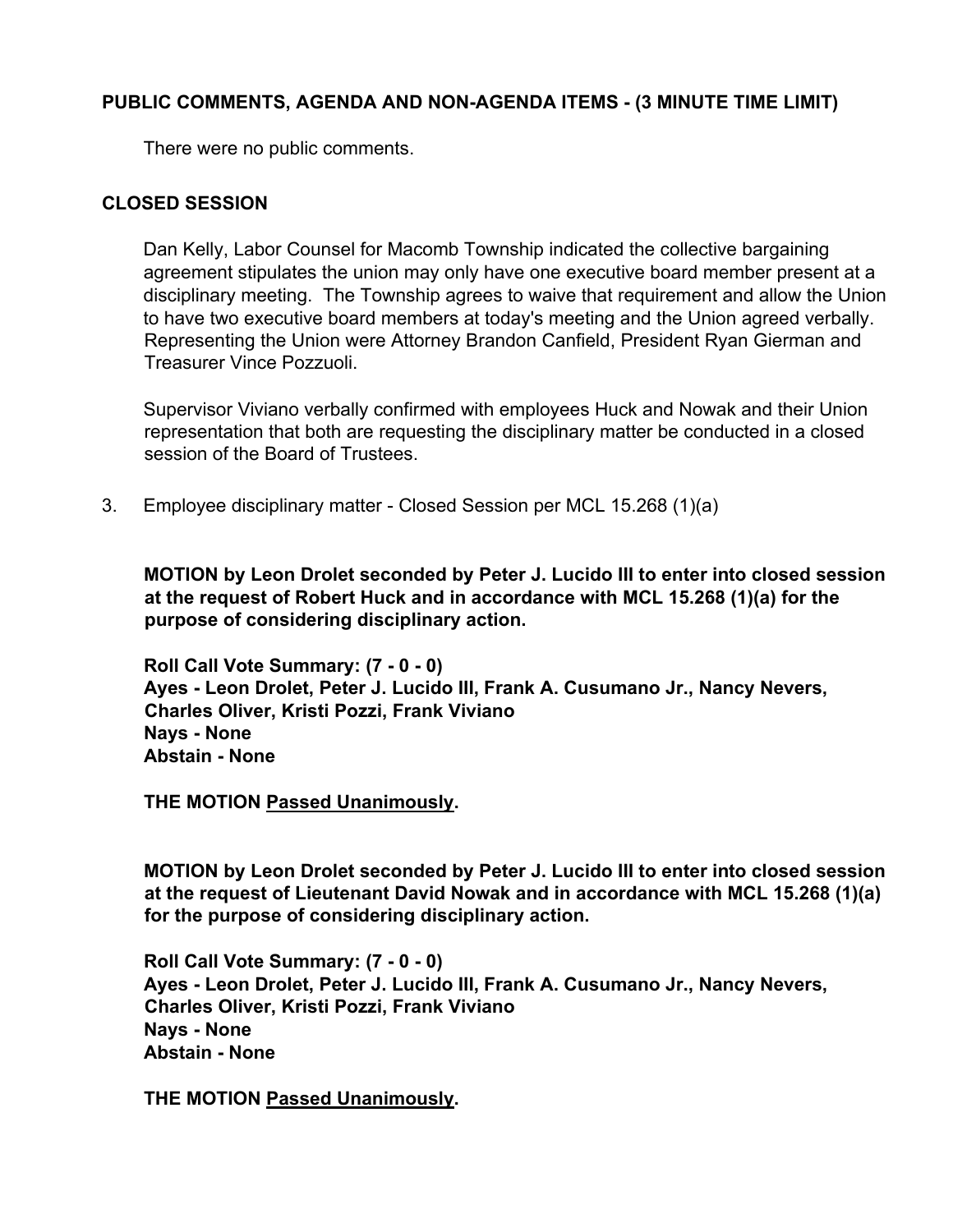**Pursuit to MCL 15.268(1)(a) and at the request of both employee Huck and Nowak, the Board entered into closed session at 2:06 PM and reconvened into open session at 2:57 PM. The motion provided both employee Huck and Nowak, and their chosen union representatives and attorney, separate closed sessions with the Board of Trustees regarding a disciplinary matter.** 

**MOTION by Frank Viviano seconded by Peter J. Lucido III to enter into closed session to discuss a confidential legal opinion in accordance with MCL 15.268 (1)(h).** 

**Roll Call Vote Summary: (7 - 0 - 0) Ayes - Frank Viviano, Peter J. Lucido III, Frank A. Cusumano Jr., Nancy Nevers, Charles Oliver, Leon Drolet, Kristi Pozzi,** 

**Nays - None Abstain - None** 

### **THE MOTION Passed Unanimously.**

The Board and Macomb Township Labor Counsel, Dan Kelly, entered into closed session at 2:58 PM.

### **The Board reconvened into open session at 3:12 PM.**

Dan Kelly, Labor Counsel for Macomb Township summarized the charges including the following as well as provided documents (attached to these minutes) to the Board, both employees, their attorney and union representation:

Firefighter Huck was notified of an investigative meeting on April 5, 2022, which was conducted on April 6, 2022, after which he was placed on paid administrative leave, effective April 7, 2022, pending the outcome of the investigation. He was then notified on April 7, 2022, he had the option to attend a pre-discipline meeting, also known as a Loudermill meeting, which he attended with IAFF representation and legal counsel on April 15, 2022. At that meeting testimony was provided by IAFF President in support of FF Huck that on or about November 24, 2021, he observed employee Huck to be ill and recommended that he stay home the following day. On the same day, April 15, 2022, employee Huck was advised orally and in writing that the Board would consider the matter at a meeting on April 19, 2022, at 2:00 PM.

As to a summary of the alleged facts, Firefighter Huck was scheduled to work the Thanksgiving holiday on November 26, 2021.He notified the Chief via text that he wanted to use a sick day and was directed to bring a note. He provided a note excusing his absence. The note was given to the medical provider, McLaren, for authentication. The note was not authenticated. Neither Huck or his union objected or grieved being asked to provide a note.

FF Huck called in again for his scheduled February 6, 2022, shift. He again notified the Chief and Deputy Chief he wanted to use a sick day and was again advised to bring a note. He provided a note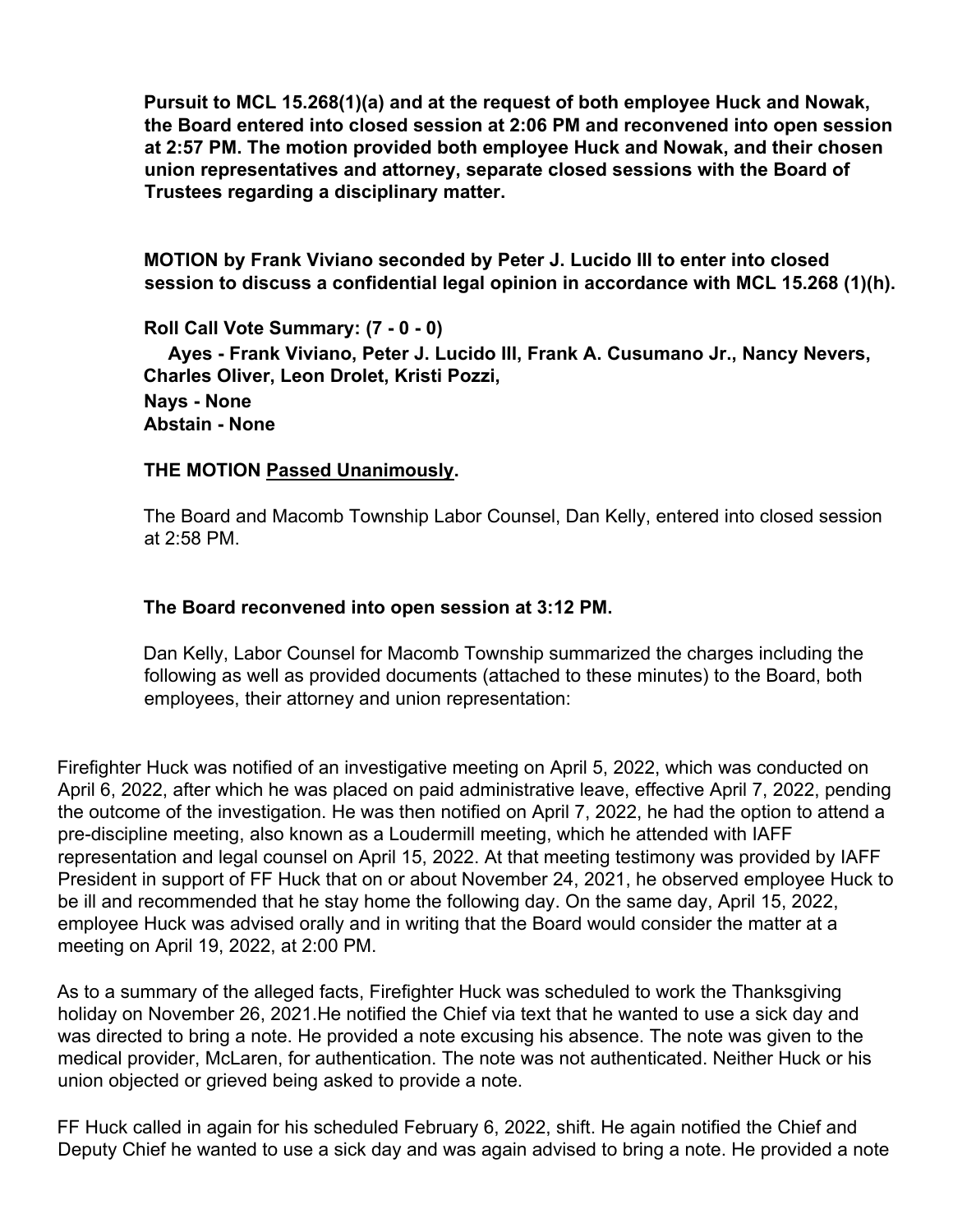excusing his absence. The note was given to the provider for authentication. The note was not authenticated. Neither Huck or his union objected or grieved being asked to provide a note.

With regard to Lieutenant Nowak, he was notified of an investigative meeting on April 5, 2022; which was conducted on April 6, 2022, after which he was placed on paid administrative leave, effective April 7, 2022, pending the outcome of the investigation. He was also notified on April 7, 2022, that he had the option to attend a pre-discipline meeting, also known as a Loudermill meeting, which he attended with IAFF representation and legal counsel on April 15, 2022. At that meeting an alleged doctor's note dated April 7, 2022, was provided by IAFF legal counsel in support of employee Nowak. On the same date, April 15, 2022, he was advised orally and in writing the Board would consider the matter at a meeting on April 19, 2022.

Lieutenant Nowak was scheduled to work the Thanksgiving holiday on November 26, 2021, starting at 7:00 am. On November 25, 2021, he sent a text to Fire Chief Phillips and his Union stating he was using a sick day the next day. Employee Nowak was told to bring a note. The Fire Chief followed up with Lt. Nowak on December 6, 2021, again requesting the work excuse note. Lt. Nowak provided an alleged note. The Township submitted the note to the provider for authentication. It was not authenticated. The union stated it filed a verbal grievance, which was not advanced.

**MOTION by Leon Drolet seconded by Nancy Nevers, upon a comprehensive review of the evidence presented regarding Robert Huck and considering all statements and evidence submitted in response, I move to find the charges of dishonesty and conduct unbecoming, including providing a falsified document for Township records, are justified and substantiated by the record.** 

> **Vote Summary: (7 - 0 - 0) Ayes - Frank A. Cusumano Jr., Peter J. Lucido III, Nancy Nevers, Charles Oliver, Leon Drolet, Kristi Pozzi, Frank Viviano Nays - None Abstain - None**

**THE MOTION Passed Unanimously.** 

**MOTION by Leon Drolet seconded by Nancy Nevers, upon a comprehensive review of the evidence submitted regarding Lieutenant David Nowak and considering all statements and evidence presented in response, I move to find the charges of dishonesty and conduct unbecoming, including providing a falsified document for Township records, are justified and substantiated by the record.** 

> **Vote Summary: (7 - 0 - 0) Ayes - Frank A. Cusumano Jr., Peter J. Lucido III, Nancy Nevers, Charles Oliver, Leon Drolet, Kristi Pozzi, Frank Viviano Nays - None Abstain - None**